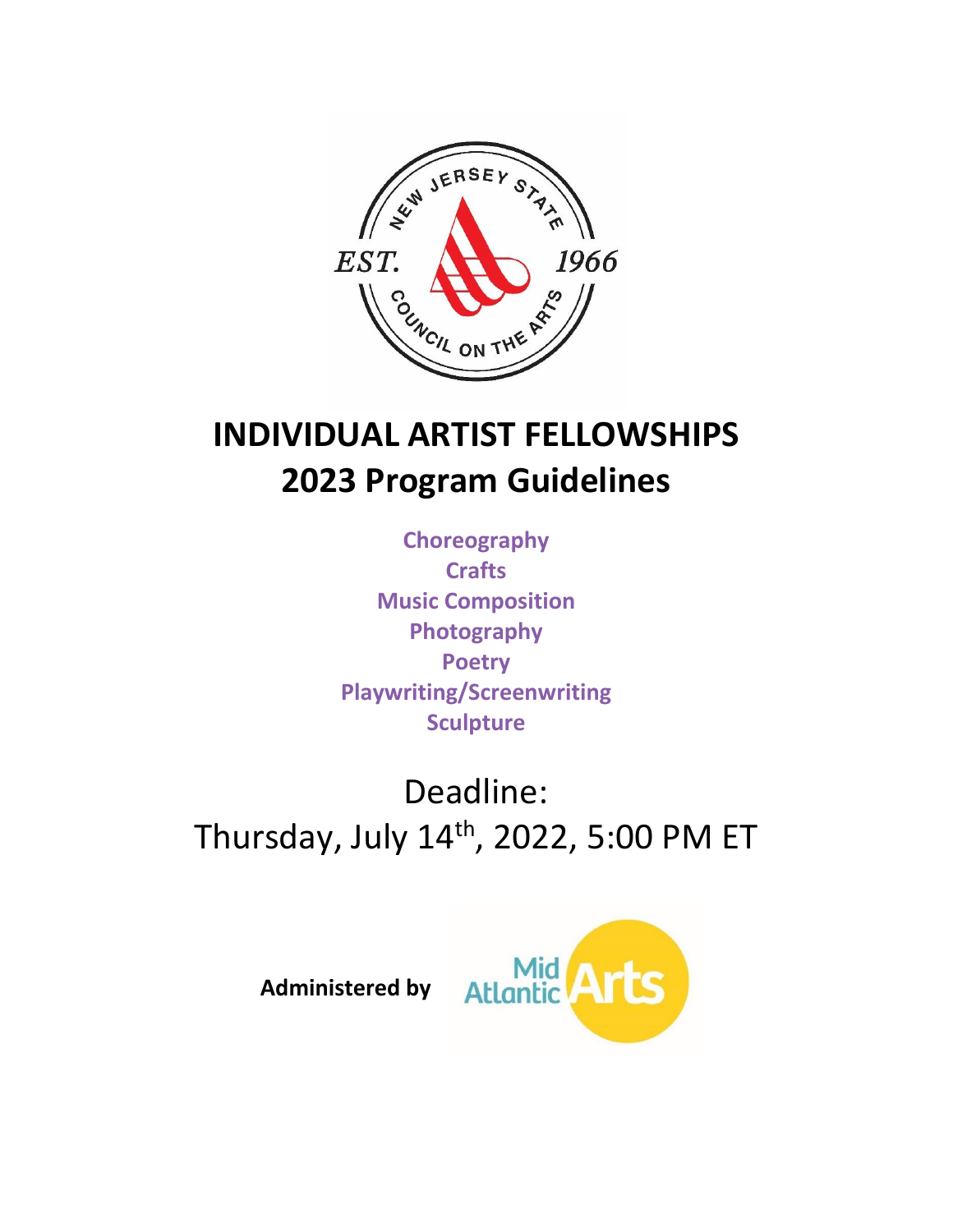# **CONTENTS**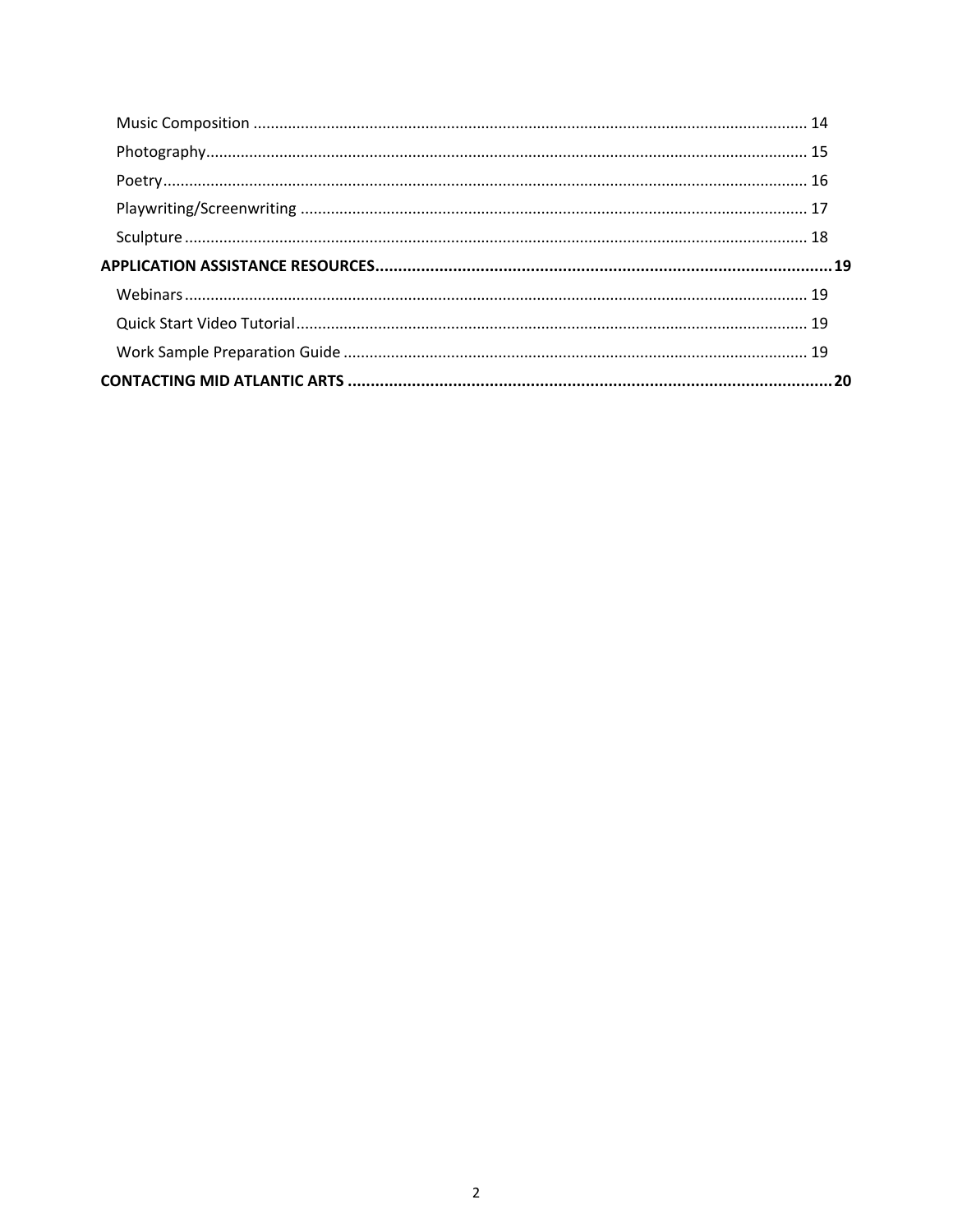### <span id="page-3-0"></span>**ACCESSIBILITY**

If you are in need of accommodation in filing the application, contact Mid Atlantic Arts at: 410-539-6656 x 101 or [fellowships@midatlanticarts.org.](mailto:fellowships@midatlanticarts.org) This publication is available in .PDF format and as an accessible Word file at [www.midatlanticarts.org.](http://www.midatlanticarts.org/)

### <span id="page-3-1"></span>**LAS BASES DE LA CONVOCATORIA FELLOWSHIPS NUEVA JERSEY**

Las bases del programa están disponibles en español: [www.midatlanticarts.org.](http://www.midatlanticarts.org/) Tenga en cuenta: las solicitudes deben enviarse en inglés.

### <span id="page-3-2"></span>**NEW THIS YEAR**

The State Arts Council is pleased to shift to a new, two-year category rotation schedule. Previously, each category was offered once every three years. Eligible applicants will now have the opportunity to apply to the Fellowships program more regularly.

### <span id="page-3-3"></span>**ABOUT THIS PROGRAM**

### <span id="page-3-4"></span>**New Jersey State Council on the Arts**

The New Jersey State Council on the Arts (the State Arts Council) is a division of the New Jersey Department of State, created in 1966 by Public Law Chapter 214 and consists of 17 members, all appointed by the Governor for terms of three years, and three ex-officio members. Since its creation, the State Arts Council's volunteer members and professional staff have worked to improve the quality of life in New Jersey through strategic support for the arts.

With annual appropriations from the State Legislature as well as annual federal grants from the National Endowment for the Arts, the State Arts Council designs and carries out a dynamic program of financial and technical support services for New Jersey artists and nonprofit organizations. For more information about the New Jersey State Council on the Arts, visit: [www.artscouncil.nj.gov](http://www.artscouncil.nj.gov/)

### <span id="page-3-5"></span>**Individual Artist Fellowships**

Individual Artist Fellowships (Fellowships) are awarded to practicing New Jersey artists to enable them to pursue their artistic goals. Fellows are selected through a competitive evaluation process by independent panels of peer reviewers. Panelists review the applications anonymously and score the work based solely on the artistic excellence of the work submitted as part of the application. Fellowships are not need or project-based.

### <span id="page-3-6"></span>**Uses for Award Funding**

Artists may use Fellowship awards to pursue work in their artistic discipline, including purchasing supplies, studying in a workshop situation, renting studio space, or otherwise freeing their time. Fellowship funds may not be used for travel outside of the country, study as a matriculated student in either a graduate or undergraduate program, or to purchase permanent equipment (equipment with a resale value exceeding \$350, or having a life span over three years).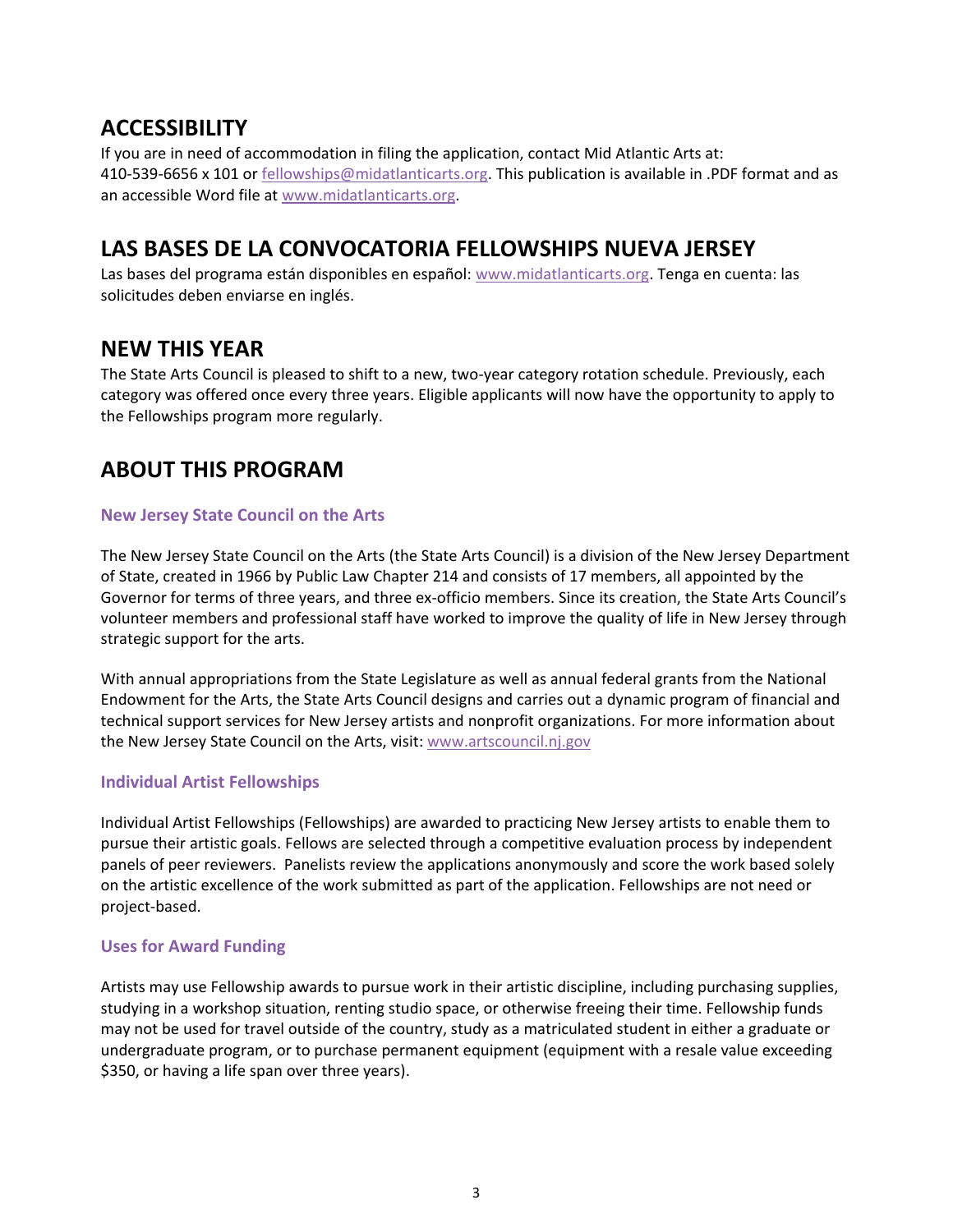### <span id="page-4-0"></span>**Administration**

Mid Atlantic Arts administers the application submission, review, and post-award process on behalf of the State Arts Council though an ongoing partnership. This includes applicant notification, administration of the individual grants, and final reporting. Mid Atlantic Arts and State Arts Council staff facilitate the review process but do not influence the panels' evaluations of artistic excellence.

#### <span id="page-4-1"></span>**Grant Amounts**

Fellowship awards have ranged in the past from \$4,000 - \$26,500. The amount of the award is determined annually by the State Arts Council based on funding provided through the New Jersey Hotel/Motel tax. Fellowships are awarded to applicants who demonstrate the highest artistic talent, with no cap or quota per artistic discipline. In 2022, from of a total of 512 eligible applications, 85 Fellowships were awarded in four categories. Grant awards totaled \$824,950. Awards are issued pending the availability of funds.

### <span id="page-4-2"></span>**Additional Funding for Artists from Southern NJ and Warren County**

Due to the State Arts Council's outreach strategies over the past decade, we consistently receive applications from culturally diverse artists working in a wide range of disciplines from across the state. These efforts have been less successful, however, in reaching artists fully representative of New Jersey's geographic diversity. In an attempt to increase the representation of artists from the Counties from which the number of applications is historically low, the State Arts Council will be offering awards in higher amounts, when possible, for Fellows in the following Counties: Atlantic, Burlington, Cumberland, Cape May, Camden, Gloucester, Ocean, Salem or Warren.

The Fellowship application review process remains anonymous and unchanged. As always, awards will be decided based solely on artistic excellence as determined by a panel of specialists in a specific discipline. Any artist selected for funding based on the anonymous review process whose permanent address is later verified to be in one of the above-mentioned counties will automatically be considered for additional funding.

### <span id="page-4-3"></span>**Grant Period**

<span id="page-4-4"></span>Fellowship grants available through this application are for the period January 1 through December 31, 2023.

### **Review Process**

Fellowship applications are reviewed by panels of peer evaluators identified by Mid Atlantic Arts, which are composed of working artists and arts professionals. Panelist candidates are identified primarily through research conducted by Mid Atlantic Arts based on their professional achievements, experience, and recognition within their respective fields of expertise. Panels are assembled with consideration for a balance of race, ethnicity, age, gender, disability, and geographic representation, as well as a wide range of artistic interests and aesthetic viewpoints. New panelists are selected each year. The State Arts Council reviews and approves final panel configurations.

**The application review process is anonymous.** Applicants' names and biographical details are not revealed to panelists, nor is this information taken into consideration by the State Arts Council's Grants Committee when rendering their funding decisions.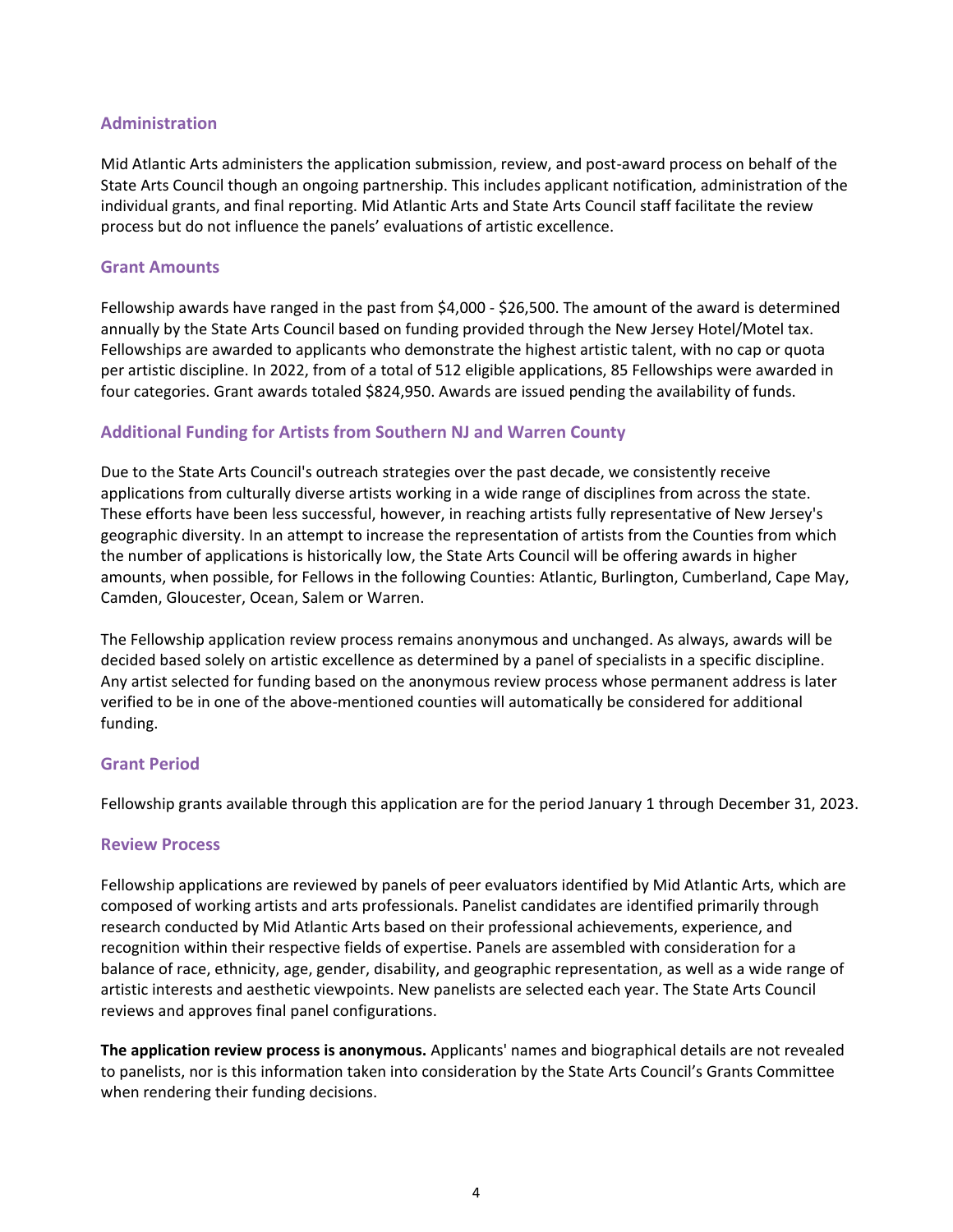### <span id="page-5-0"></span>**Notification**

All applicants will be notified in writing of the State Arts Council's decision by March 1, 2023. The decisions of the State Arts Council are final and may not be appealed.

### <span id="page-5-1"></span>**Residency Verification & Fellowship Payments**

Applicants who are selected to receive a Fellowship will be required to complete a contract with Mid Atlantic Arts and verify residency. If the applicant moves out of state after the application has been submitted but prior to being awarded a grant, they are no longer considered eligible. Awarded Fellows will be asked to supply two forms of verification (utility bills, driver's license or ID card, bank statements, voter registration, etc.) with their name and home address.

Once contract documents have been signed and a permanent New Jersey address has been verified, an initial payment of 90% of the Fellowship award will be released. Payment of grant awards is usually made within 30 days of residency verification and other contractual stipulations. The final 10% is paid once a complete, satisfactory final report is received from the Fellowship recipient and approved.

### <span id="page-5-2"></span>**Final Reports**

Final report forms are issued with the grant contract. Final reports are due no later than December 31, 2023. Final reports collect a description of work completed during the Fellowship period along with a brief summary of how the funds were spent.

### <span id="page-5-3"></span>**APPLICANT & WORK SAMPLE ELIGIBILITY**

### <span id="page-5-4"></span>**Who May Apply**

- Artists must be permanent residents of the State of New Jersey. The applicant must be a current, permanent New Jersey resident at the time of application (the date the application is submitted) and at the time of award (March 2023). See **Residency Verification & Fellowship Payments** above for more details.
- Age 18 or older.
- The applicant must be the artist whose original work is represented in the work samples.

### <span id="page-5-5"></span>**Who May Not Apply**

- Artists who received a Fellowship in any category in 2022, 2021, 2020, 2019, or 2018 are not eligible to apply for the current year.
- Applicants may not be matriculated students in any graduate, undergraduate, or high school program at the time of application and award. Fellowships may not provide funding for scholarships or academic study in pursuit of a degree.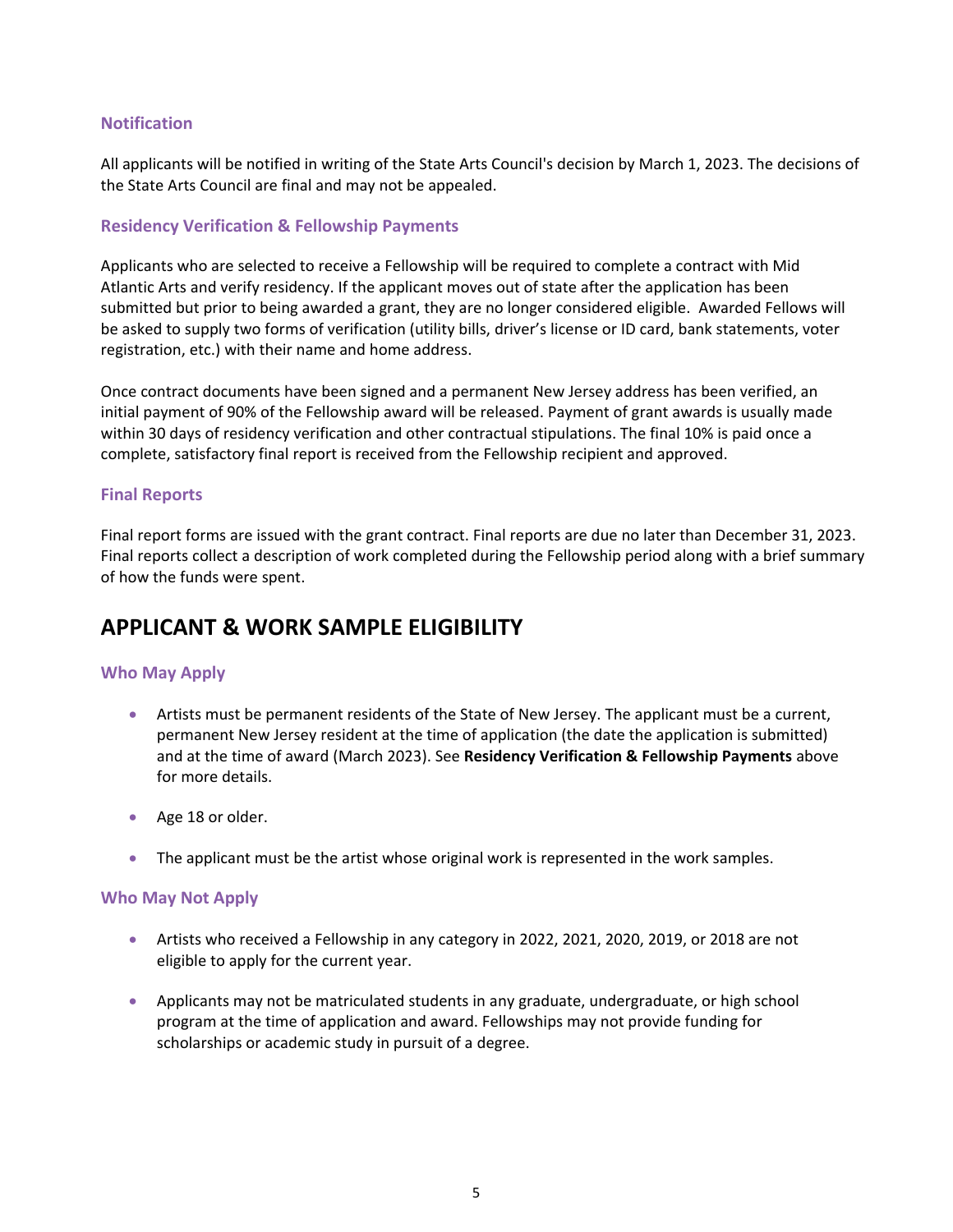• Collaborating New Jersey artists are not eligible to submit a joint application for collaborative work. The applicant artist must have sole creative control over all work submitted to the Fellowships program under their name.

### <span id="page-6-0"></span>**Additional Restrictions**

- Eligible applicants may submit one application in a single category per year.
- All work samples must have been produced within the eligible timeframe outlined by discipline in the proceeding "Application Requirements by Category" section of these guidelines.
- Work completed while the applicant was a matriculated student in a graduate, undergraduate, or high school program is not considered eligible.
- Only completed work may be submitted. Works in progress and project proposals are not considered eligible. For the purposes of this program, "complete" is considered to be the point at which the work is ready for public presentation, unless otherwise noted.

### <span id="page-6-1"></span>**FELLOWSHIP CATEGORIES**

### <span id="page-6-2"></span>**Category Schedule**

The State Arts Council has a two-year rotation schedule of thirteen artistic categories for the Fellowships program. Each category is reviewed by a different group of three panelists, except where noted in the list of categories below. Applications are divided into categories to make the evaluation process more manageable and to allow staff to identify panelists with specialized expertise in the category they are reviewing.

Please note that future Fellowship categories are subject to change. Applicants should always refer to the most updated version of the program guidelines prior to submitting an application to confirm eligibility. The State Arts Council reserves the right to postpone the review of any Fellowship discipline in which fewer than 25 applications are received. In instances when that option is exercised, applicants will be notified.

### <span id="page-6-3"></span>**Selecting Your Category**

**Applicants may submit one application in a single category per year.** Categories are not intended to impose artistic limitations on applicants' work. Instead, applicants are encouraged to select their category based on the type of panel they wish to review their application. In certain situations, administrative staff may feel that an applicant's work would be better received by panelists evaluating a different category. While staff reserves the final right to determine whether or not the work submitted is eligible in any given category, applicants will be notified before any adjustments are made to the application category.

**Any New Jersey artist, including those whose work is considered a "Folk" and/or "Culturally Specific" art form, is eligible to apply for Fellowships in the category for which their work is appropriate, provided they meet the overall eligibility criteria.**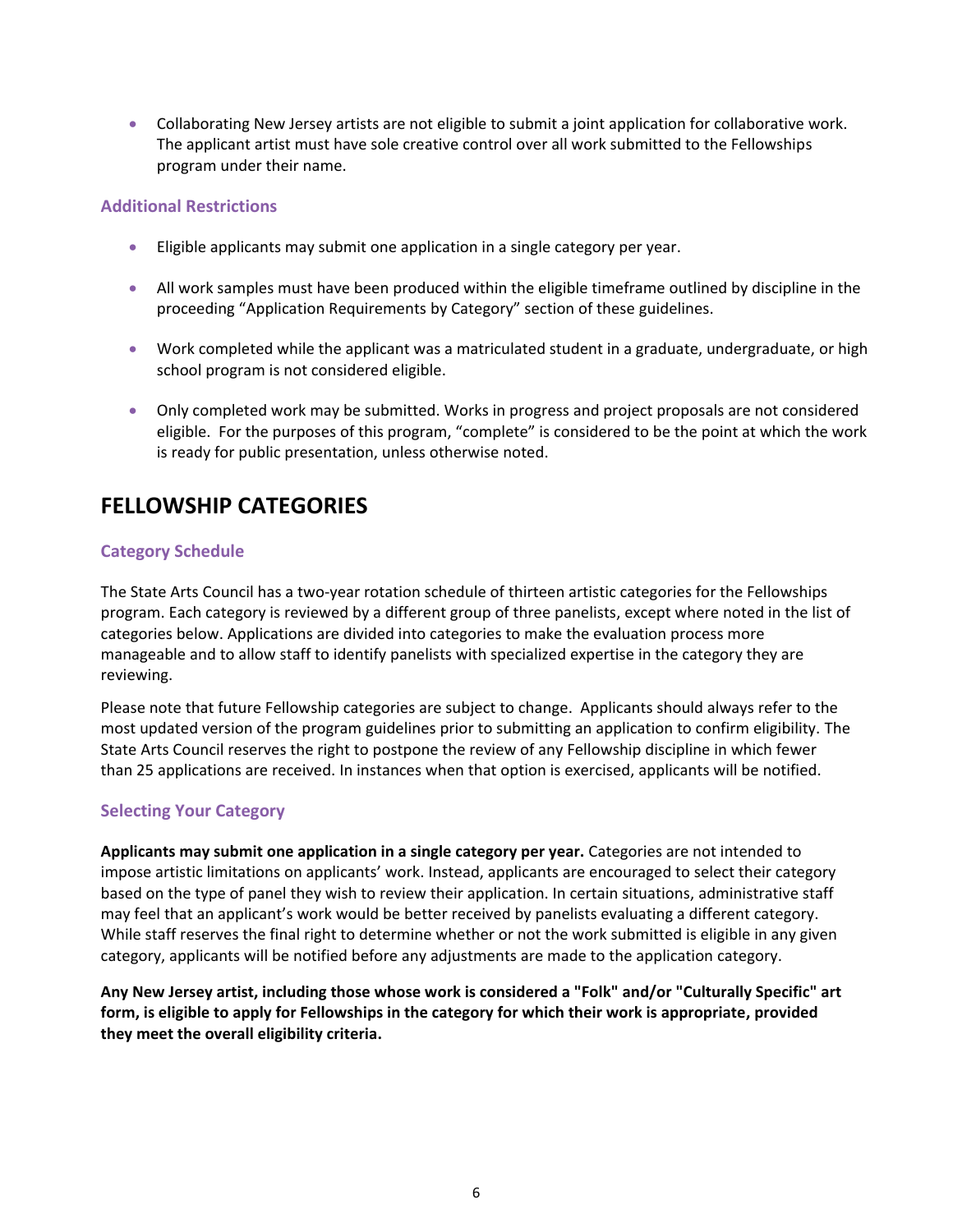### <span id="page-7-0"></span>**FY 2023 Artistic Categories**

APPLY NOW!

- **Choreography:** This category accepts choreography in all styles of dance, as well as other types of artistic performance with coordinated movement.
- **Crafts:** This category accepts all forms of functional and nonfunctional craft objects including those made of ceramics, glass, wood, metal, fiber, textiles, and recycled materials.
- **Music Composition:** This category accepts composition in all styles of classical, popular, jazz, hiphop, and folk music, noise and experimental sound, and original music composed for theater.
- **Photography:** This category accepts analogue and digital photography, as well as works where photographic techniques are pivotal.
- **Poetry:** This category accepts all forms of written poetry.
- **Playwriting/Screenwriting:** This category accepts scripts written for stage or screen.
- **Sculpture:** This category accepts all forms of static and kinetic sculpture, as well as installations and three-dimensional public art.

### <span id="page-7-1"></span>**FY 2024 Artistic Categories**

### NOT CURRENTLY AVAILABLE

Application deadline in mid-July 2023. Awards for these disciplines will be announced in 2024.

- **Film/Video:** This category accepts all genres of film and video as well as any other time-based work produced by recording visual images.
- **Digital/Electronic:** This category accepts time-based, interactive, or kinetic work where technology is pivotal to the meaning and/or presentation of the work such as electronic installations, virtual and augmented reality, internet projects, and other emerging forms. Film/video and responsive audio components which are incorporated into a larger installation work is also accepted in this category.
- **Interdisciplinary:** This category accepts work which is created by combining two or more Fellowship disciplines. The category is intended for work which would not otherwise be appropriate for review in any of the individual Fellowship disciplines due to the interdisciplinary nature of the work. Mixed media work that is primarily one medium, or work where each disciplinary component could be performed or exhibited independently should NOT be submitted in this category.
- **Painting:** This category accepts all forms of painting including watercolor, acrylic, gouache, oil, tempera, encaustic, mural/fresco, graffiti, and paintings which incorporate mixed media.
- **Prose:** This category accepts all forms of fiction, literary nonfiction, and other creative prose including novels, novellas, short stories, essays, criticism, journalism, and biography. Technical writing is not accepted.
- **Printmaking/Drawing/Book Arts:** This category accepts all forms of drawing, printmaking, etching, collage, illustration, installations in which printmaking or drawing techniques are pivotal, and other visual 2-dimensional media other than painting. Book art and examples of artistic bookmaking are also eligible in this category. Artist catalogues and literary books are not accepted. Other sculptural forms constructed of paper should be submitted in the Sculpture category.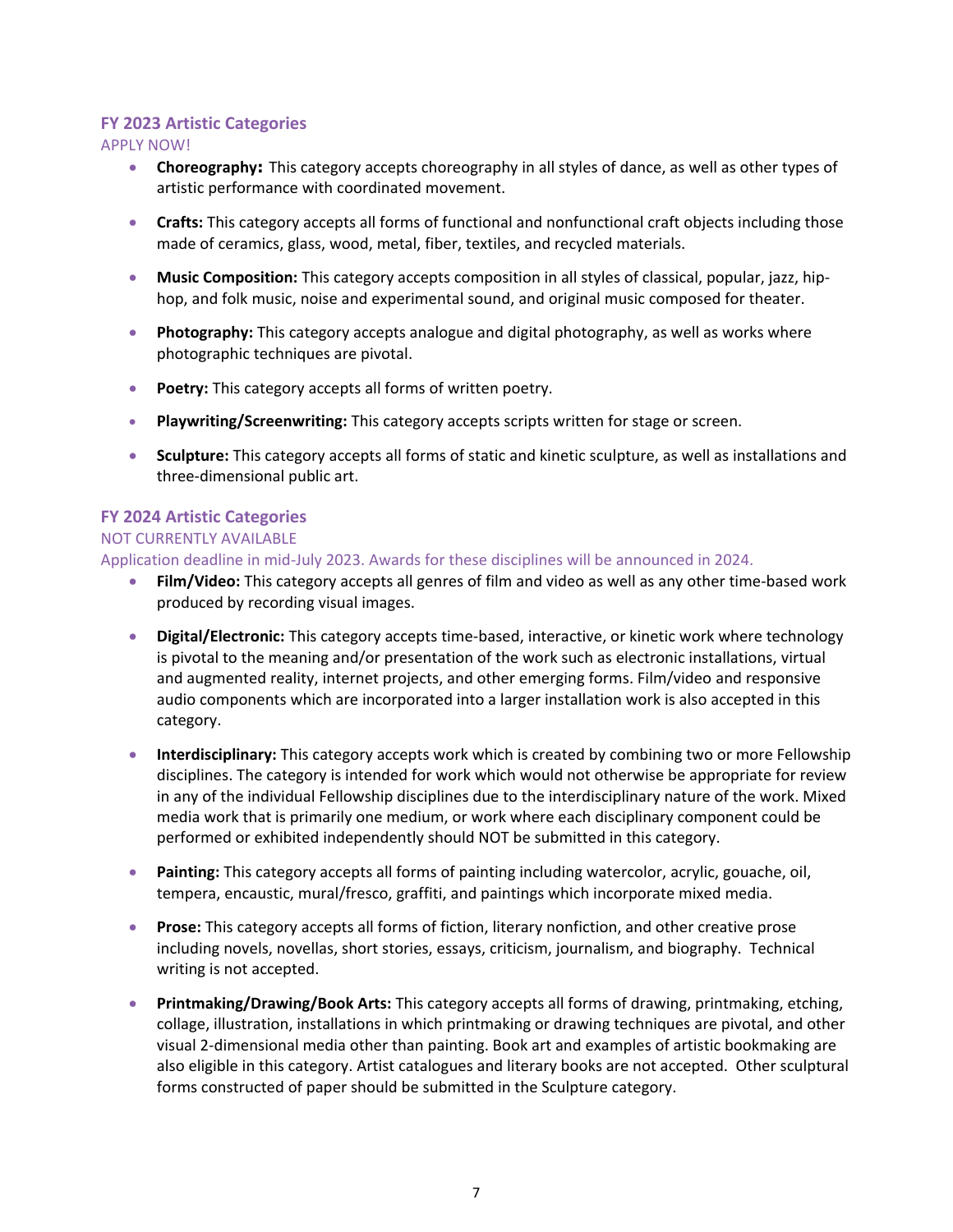### <span id="page-8-0"></span>**HOW TO APPLY**

### <span id="page-8-1"></span>**SmartSimple Online Application Form**

All Fellowship applicants must submit an online application through Mid Atlantic Arts' SmartSimple online application platform (**[https://midatlanticarts.smartsimple.com](https://midatlanticarts.smartsimple.com/)**).

Applicants must provide information for the following three sections of the application form:

- **Applicant Information**: Collects and verifies the applicant's contact information, biography, and optional demographic information.
- **Work Samples:** Applicants upload their work sample files and provide information about each work sample (title, date, medium, etc.) as prompted. Applicants will also have the option to provide a Panel Statement (see pages 10-11 for details).
- **Consent**: Outlines the terms to which the applicant must agree in order to submit the application.

Follow the steps below to complete your application:

- 1) Go to **[https://midatlanticarts.smartsimple.com](https://midatlanticarts.smartsimple.com/)**.
- 2) Login or register for a new account as an **Individual Artist**. We strongly recommend registering with a personal email address that is not associated with another organization which may apply for funding in the future.
- 3) Once logged in, click **Funding Opportunities** under the **Available Application** section.
- 4) Click **Apply Now** under the New Jersey State Council on the Arts Individual Artist Fellowship Opportunity Detail section.
- 5) Before you begin entering information, click the **Save Draft** button at the bottom of the page to save a copy of the application draft to your account.
- 6) Select your category, complete the information in each tab, and upload your work samples as prompted.
- 7) Once you have completed the application, click the **Submit** button at the bottom of the page.
- 8) You will receive a submission confirmation email along with a copy of your application for your records.

*The application must be completed in its entirety online.* All work samples are accepted digitally as uploads in the application. It is strongly recommended that you prepare and upload your work samples early in the application process. Uploads may take several minutes depending on connection speed. Work samples that are mailed as hard copies or emailed as attachments to Mid Atlantic Arts or the State Arts Council will not be considered.

Applicants must provide their digital consent to the terms and conditions of the program in order to submit an application for consideration. Submission of the application indicates that you have completed all required fields in the online application form but does not guarantee eligibility or that all guideline requirements have been met.

### <span id="page-8-2"></span>**Deadline**

### **5:00 PM ET on THURSDAY, JULY 14, 2022**

All 2023 Fellowship applications must be successfully submitted by that time.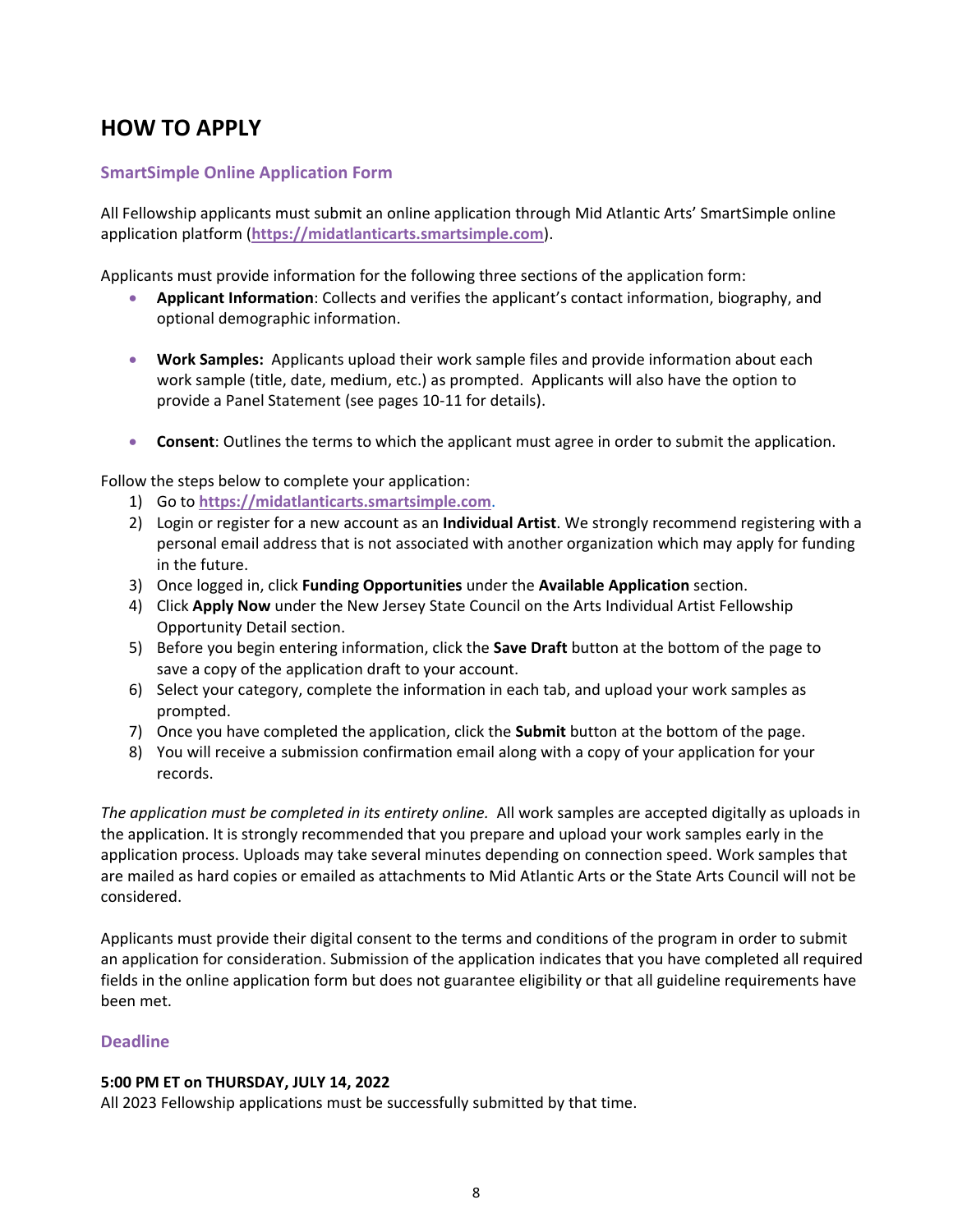### <span id="page-9-0"></span>**IMPORTANT NOTES ABOUT THE APPLICATION**

### <span id="page-9-1"></span>**All work samples must be submitted anonymously**

Anonymous application review is a cornerstone of the Fellowships program so it is important that panelists do not have access to your biographical information and are not able to identify you based on what you have submitted in the application.

Panelists will only have access to the work sample(s) and work sample metadata as well as your Panel Statement. Information you share about yourself in the "Applicant Information" tab of the application, including your bio and demographic information, will **not** be shared with the panelists.

For the purposes of this program, identifying and biographical information includes:

- Your legal or artist name.
- Contact information including: personal details (email, address, phone number, etc.), social media handles, and agent/media contacts.
- Any biographical information that could be found in your CV or resume including: your exhibition, performance, or publication history; educational background; information about former or current employment; and details about awards, fellowships, grants, or residencies that you have received.
- Details about the exhibition, performance, or publication of the submitted work.
- Any indication, hinted or overt, about the applicant's age, experience level, or where the applicant is in their career (e.g. "I have been practicing for 30 years" or "After recently graduating…").

This type of identifying and biographical information should **not** be:

- Included in the file names.
- Seen on screen or heard in the recording (for video and audio files).
- Saved in the file properties of video and audio work samples.
- Included anywhere in the work sample document submitted for literary categories or in written musical notation submitted in the Music Composition category.
- Visible as signatures, initials, or artist marks within digital images.
- Self-portraits should not be identified as such if the image contains the recognizable likeness of the artist.
- Included in the information about the work sample(s) or the Panel Statement that are submitted in the "Work Samples" tab of the online application.

*Note:* You may include details about your cultural identity (race, ethnicity, gender, sexual orientation, disability, or religion) in the "Work Samples" tab of the application as long as all other anonymity requirements are met. Demographic information provided in the "Applicant Information" tab will not be shared with panelists.

**Please be sure to carefully review your application prior to submission to ensure no identifying information has been included.** Applications that include identifying information in the "Work Sample" tab are subject to disqualification.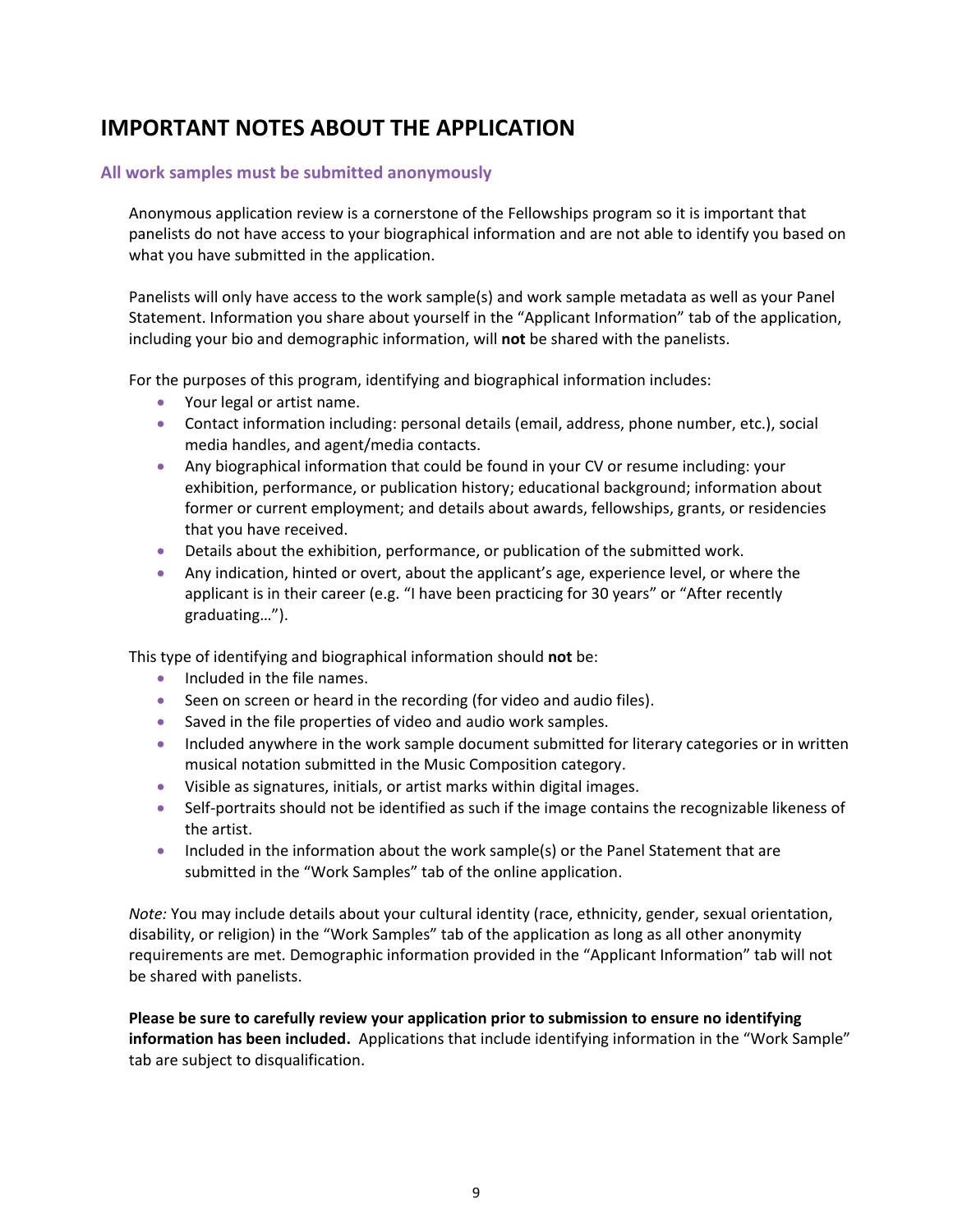### <span id="page-10-0"></span>**All work sample files must meet specific technical requirements**

All files uploaded into the application must be formatted according to the following specifications.

**Image Files** must conform to the following specifications:

- Accepted file types: **.jpeg, .jpg, .png, .bmp**
- File size limit: 50 MB maximum per image

**Literary Manuscripts** must conform to the following specifications:

- File type: **.pdf only**
- All pages of the manuscript must be compiled into a single .PDF document.
- The document and file name must not contain the applicant's name or other identifying information.

**Video Files** must conform to the following specifications:

- Accepted file types: **.mp4, .mov**
- Work samples must be stripped of any identifying or biographical information saved in the file properties.
- The video file name must not contain the applicant's name or other identifying information.
- File size and time limits vary by category. Please refer to the **Application Requirements by Category** section below for additional information.

**Audio Files** must conform to the following specifications:

- Accepted file types: **.mp3**
- Work samples must be stripped of any identifying or biographical information saved in the file properties.
- The audio file name must not contain the applicant's name or other identifying information.
- File size and time limits vary by category. Please refer to the **Application Requirements by Category** section below for additional information.

### <span id="page-10-1"></span>**Applicants have the option to submit a panel statement**

All applicants will be given space in the application to address the following optional prompt:

### **"Is there any other information you want to provide for the panelists to help them better understand the work submitted in this application?"**

The panel statement is at all times secondary to the work samples, but is intended to provide applicants with a space to convey non-biographical information to the panel that is key to the reception and full appreciation of the submitted work.

Artists who choose to submit a statement for the panel should be aware that their response may not include any biographical or identifying information.

#### **Applicants are limited to 250 words.**

Acceptable topics to address in the panel statement include any of the following:

- Artistic interpretation or theoretical background of the work.
- Your artistic philosophies as they relate to the submitted work.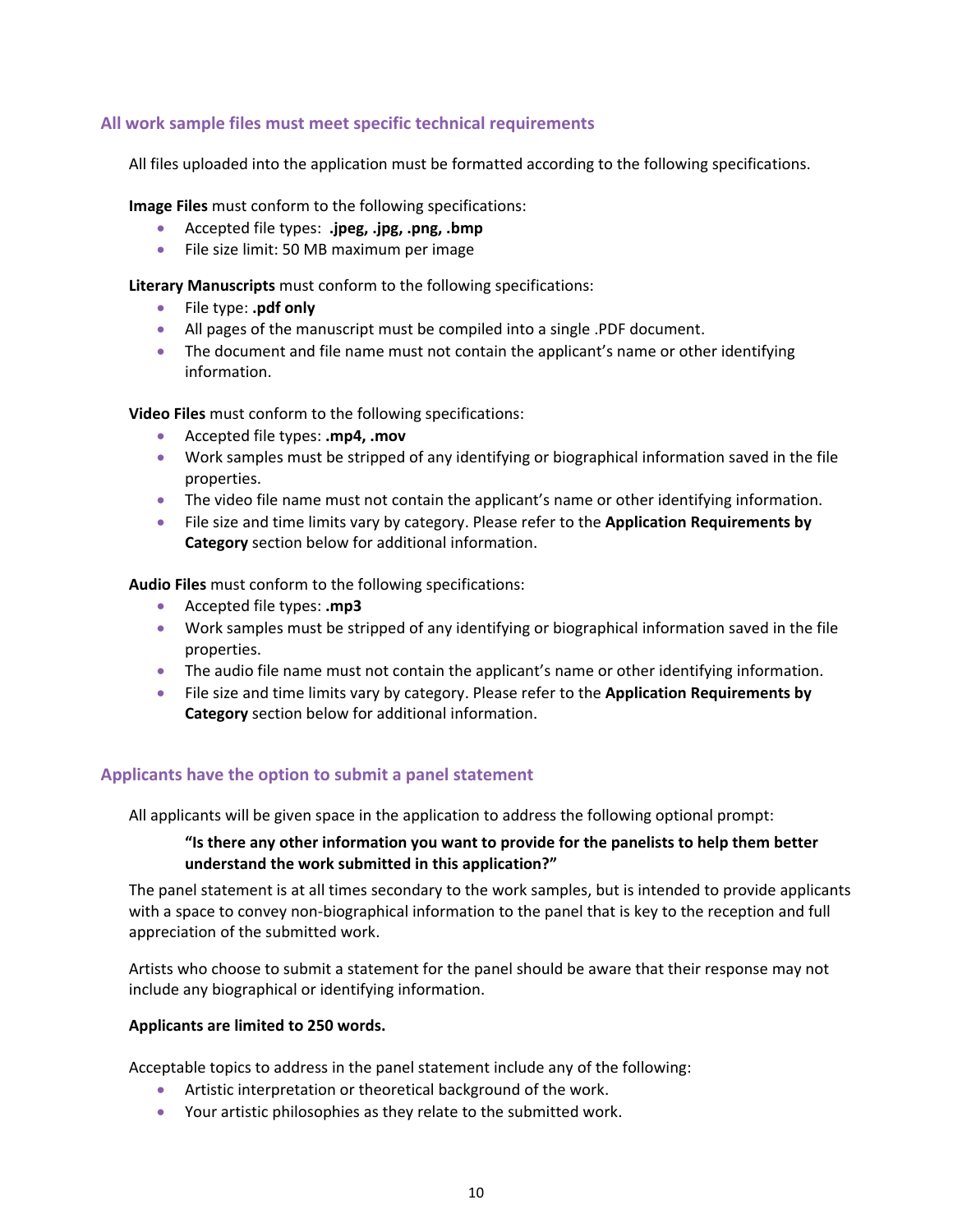- How you physically or conceptually produce your work.
- Your creative habits/inspiration.
- If applicable, additional visual description (in cases when work is not easily captured or is otherwise difficult to understand).
- Any non-biographical information that helps the panelists situate your work samples within your larger body of work as an artist, if relevant.
- You may discuss your cultural identity (such as race, ethnicity, gender, sexual orientation, disability, or religion), if relevant for understanding your work.

### Do **NOT** include:

- Your legal or artist name.
- Contact information including: personal details, social media handles, and agent/media contacts.
- Any biographical information that could be found in your CV or resume including: your exhibition, performance, or publication history; educational background; information about former or current employment; and details about awards, fellowships, grants, or residencies that you have received.
- Details about the exhibition, performance, or publication of the submitted work.
- Any indication, hinted or overt, about the applicant's age, experience level, or where the applicant is in their career (e.g. "I have been practicing for 30 years" or "After recently graduating…").
- Links to external sources of any kind (e.g. your website, press interviews, etc.).
- Direct appeals to the panel (e.g. "Please consider funding my work").
- Information about what the funding would be used for should you receive an award.
- Your personal or financial circumstances (Fellowships are not need-based grants).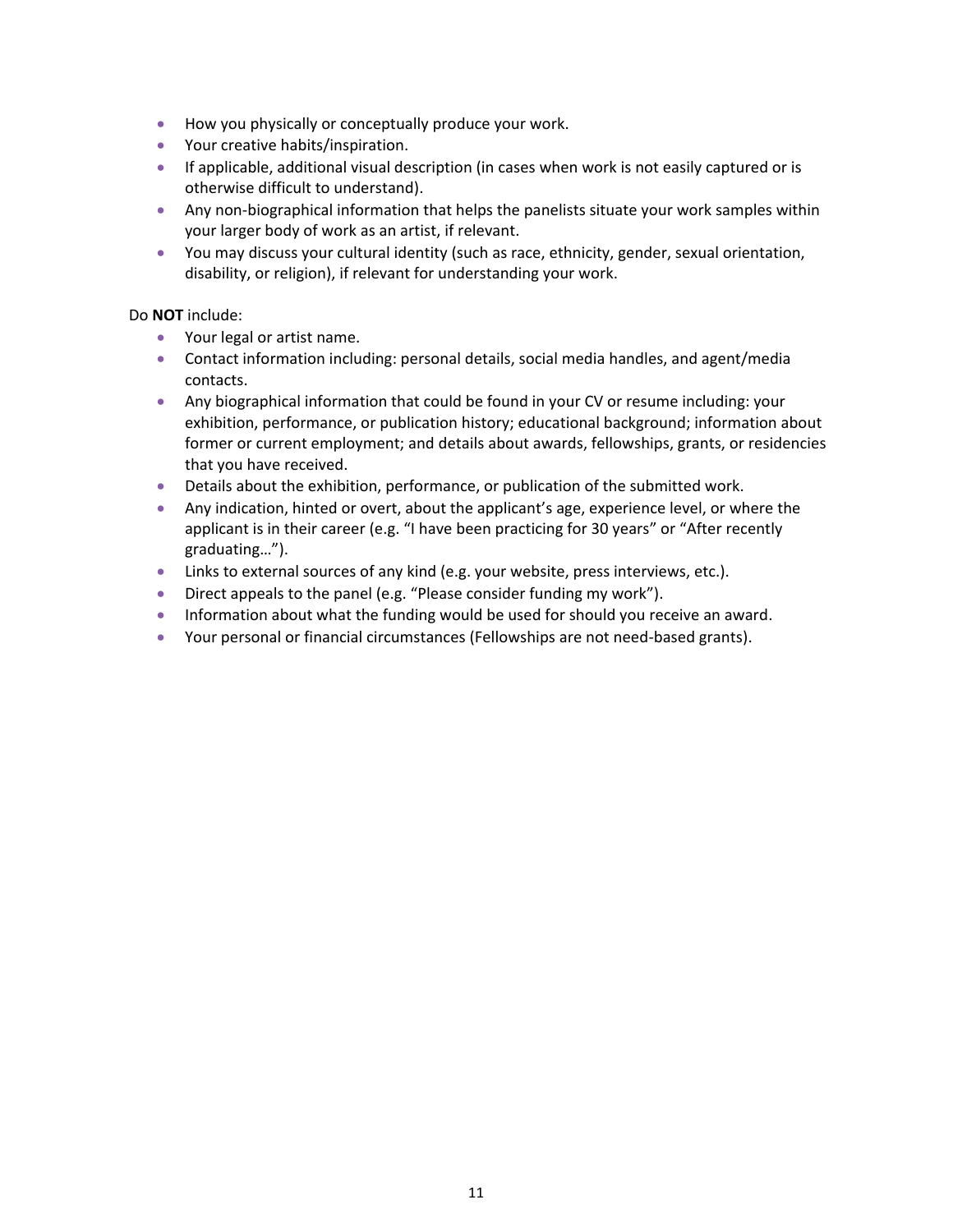## <span id="page-12-0"></span>**APPLICATION REQUIREMENTS BY CATEGORY**

Work sample and other application requirements vary by category. Please review the work sample specifications for your specific category carefully when preparing your application. Applications which do not meet all guideline and eligibility requirements outlined in these guidelines are subject to disqualification.

### <span id="page-12-1"></span>**Choreography**

### **This category accepts choreography in all styles of dance, as well as other types of artistic performance with coordinated movement.**

*Updated requirements!* Video demonstrating one-to-two examples of the applicant's original choreographic work must be uploaded into the online application:

- Applicants have the option to submit either one, longer work sample OR two, shorter work samples:
	- o If submitting **TWO (2)** work samples, each uploaded video file has a **maximum time limit of 5 minutes** and **may not exceed 250 MB.**
	- o If submitting **ONE (1)** work sample, the uploaded video file has a **maximum time limit of 10 minutes** and **may not exceed 500MB.**
- Each uploaded recording should represent one choreographed performance.
- If the performance being submitted is longer than 5 or 10 minutes, respectively, applicants may choose to either submit a portion of the full work OR create a video of excerpts from throughout the performance in order to meet the time limit requirements.
- The choreography shown in the work sample must have been completed after July 14, 2018.
- Only work choreographed by the applicant artist may be shown in the recording.
- Recordings of staged productions are not required. Works performed and recorded in a studio or other contexts are also acceptable.
- Do not submit works in progress or work completed while the applicant was a student.

Applicants should also be prepared to supply the following information about each work sample in the online application:

- Title of the work.
- Length of the full work.
- The month and year the work was completed.
- (Optional) Applicants who wish to include interpretation of the work or information about their creative process have the option to submit a Panel Statement (see pages 10-11 for details).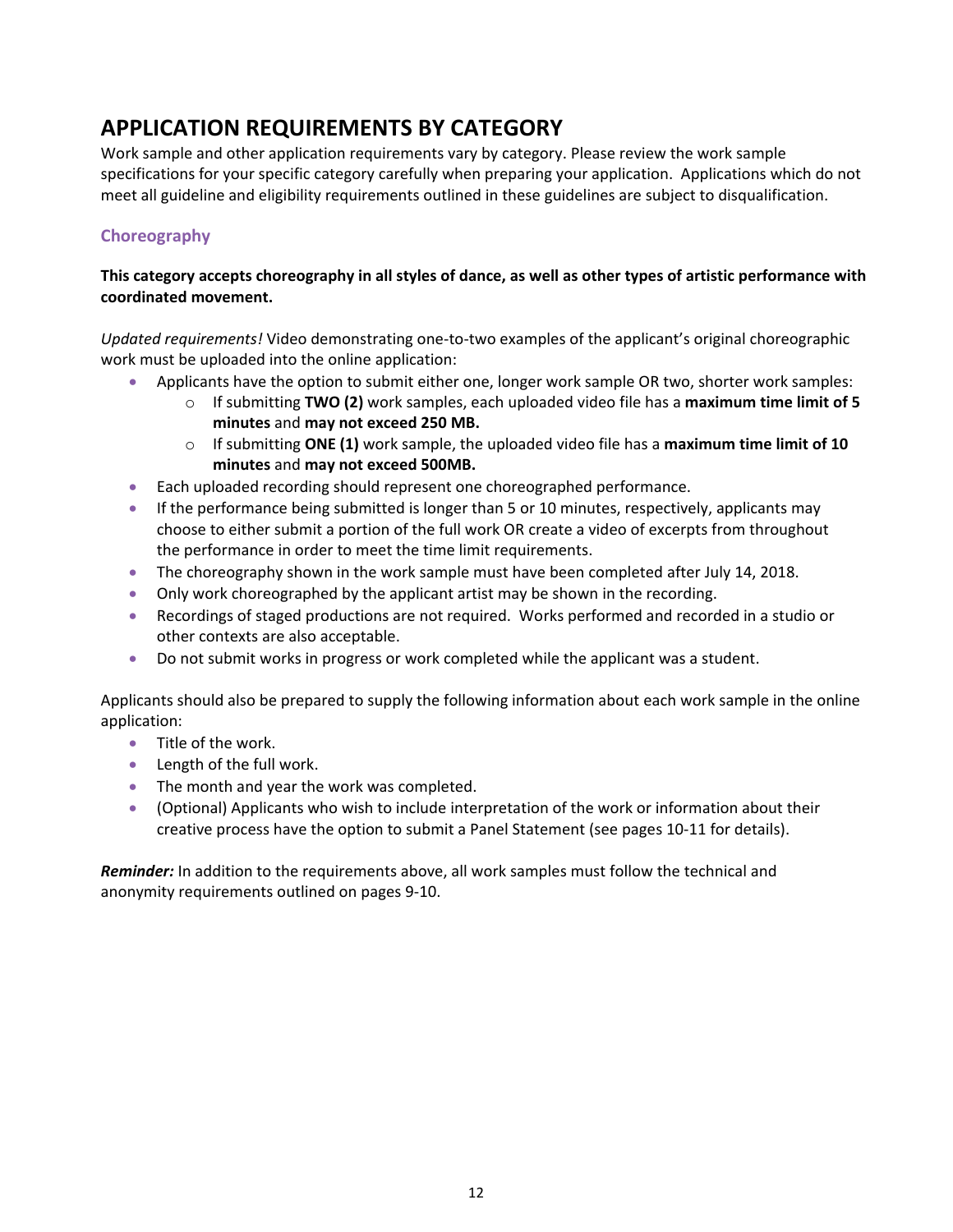### <span id="page-13-0"></span>**Crafts**

### **This category accepts work in all forms of functional and nonfunctional craft objects including those made of ceramics, glass, wood, metal, fiber, textiles, and recycled materials.**

*Updated Requirements!* Applicants will be provided with space to upload four-to-eight digital images OR short video clips of their original work in the online application:

- Either an image or video file will be accepted for each upload.
	- $\circ$  Video may be submitted as documentation for work which physically moves, operates, or is received by the viewer in a way that cannot be shown through images alone.
	- $\circ$  Applicants may submit any combination of images and video that best represents their work within the space allotted in the application.
	- $\circ$  Applicants may submit both image and video documentation of the same work.
- It is strongly recommended that at least four individual pieces of work are represented in your application, if feasible. Do not submit more than eight total examples of your work.
- All work samples must have been created after July 14, 2018.
- Do not submit works in progress or work completed while the applicant was a student.

If submitting video as work sample documentation:

- Each video clip must be **no longer that one minute in length** and **no larger than 100MB**.
- Only one work sample should be documented in each video.
- Video may only provide documentation of the submitted work samples. Do not submit promotional videos, still images presented as a slideshow, interviews with the artist, or other commentary which provides interpretation of the work.

Applicants should also be prepared to supply the following information about each work sample in the online application:

- Title of the work.
- Medium.
- Dimensions.
- Month and year of completion.
- Applicants should describe the production techniques, materials, and technical processes related to the creation of the work samples in the technical information section of the online application (e.g. elaboration about specific techniques used, how materials were applied, etc.).
- (Optional) Applicants who wish to include interpretation of the work or information about their creative process have the option to submit a Panel Statement (see pages 10-11 for details).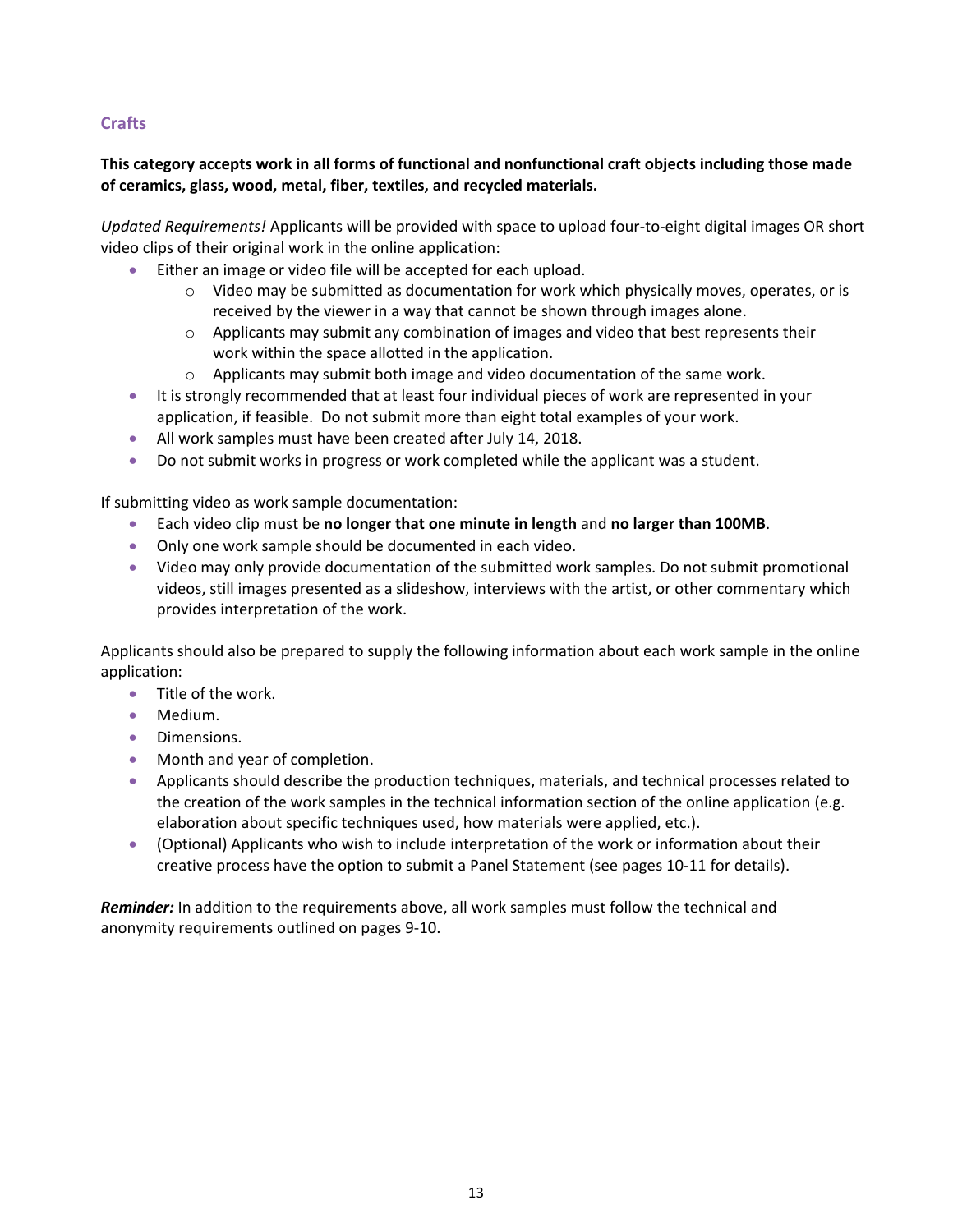### <span id="page-14-0"></span>**Music Composition**

### **This category accepts composition in all styles of classical, popular, jazz, hip-hop, and folk music, noise and experimental sound, and original music composed for theater.**

*Updated requirements!* One-to-two examples of the applicant's original compositional work must be uploaded into the online application:

- Applicants have the option to submit either one, longer work sample OR two, shorter work samples:
	- o If submitting **TWO (2)** work samples, each uploaded audio file has a **maximum time limit of 5 minutes** and **may not exceed 250 MB.**
	- o If submitting **ONE (1)** work sample, the uploaded audio file has a **maximum time limit of 10 minutes** and **may not exceed 500MB.**
- Each uploaded recording should represent one song/composition.
- If the song/composition being submitted is longer than 5 or 10 minutes, respectively, applicants may choose to either submit a portion of the full work OR edit together excerpts from throughout the recording in order to meet the time limit requirements.
- All songs/compositions must have been completed after July 14, 2018.
- Only work composed by the applicant artist may be heard in the recordings.
- Studio, live, and midi recordings of the song/composition are all considered eligible.
- Do not submit works in progress or work completed while the applicant was a student.

Applicants are encouraged to upload a score, lead sheet, or other written notation for each uploaded song/composition in the online application for the panelists' reference:

- The score must be submitted as a **PDF document**.
- All pages of the score should be numbered.
- The score must be fully legible, particularly if the document has been scanned.

Additionally, applicants should be prepared to supply the following information about each song/composition in the online application:

- Title of the work.
- Length of the full work.
- The month and year the work was completed.
- (Optional) Applicants who wish to include interpretation of the work or information about their creative process have the option to submit a Panel Statement (see pages 10-11 for details).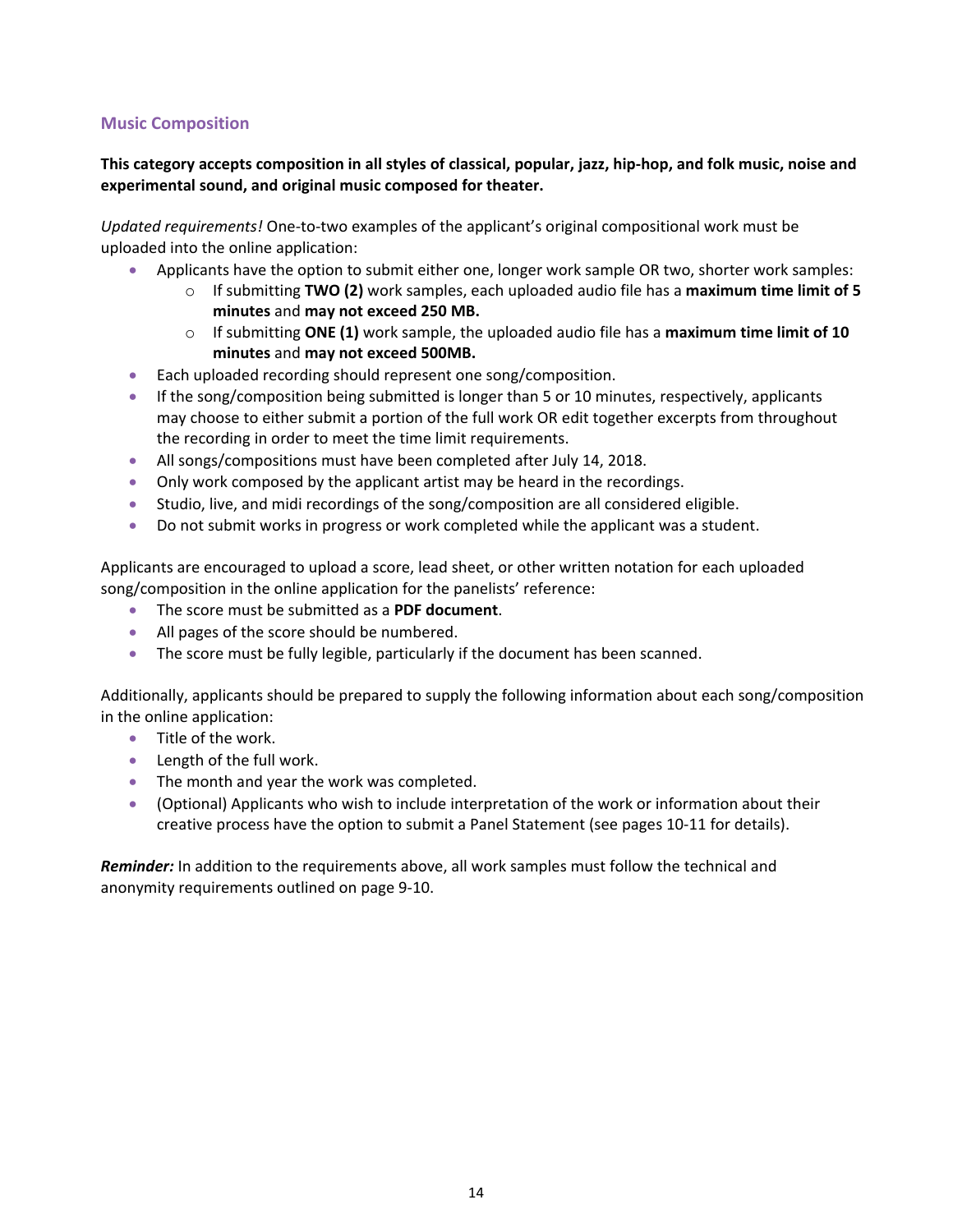### <span id="page-15-0"></span>**Photography**

### **This category accepts analogue and digital photography, as well as works where photographic techniques are pivotal.**

Four-to-eight digital images of the applicant's original work must be uploaded into the online application:

- It is strongly recommended that at least four photographs or individual works are represented in your application, if feasible. Do not submit more than eight examples of your work.
- All work samples must have been completed after July 14, 2018. For the purposes of this program, completed means the date on which the photograph took its final form, e.g. date of capture for digital photography or date of processing for a photographic print.
- Do not submit works in progress or work completed while the applicant was a student.

Applicants should be prepared to supply the following information about each work sample in the online application:

- Title of the work sample.
- Medium.
- Dimensions in feet/inches, if applicable. Dimensions are not required for digital photography.
- Month and year of completion.
- Applicants should also describe the production techniques, materials, and technical processes related to the creation of the work samples in the technical information section of the online application (e.g. elaboration about specific techniques used, processing details, type of camera used, etc.).
- (Optional) Applicants who wish to include interpretation of the work or information about their creative process have the option to submit a Panel Statement (see pages 10-11 for details).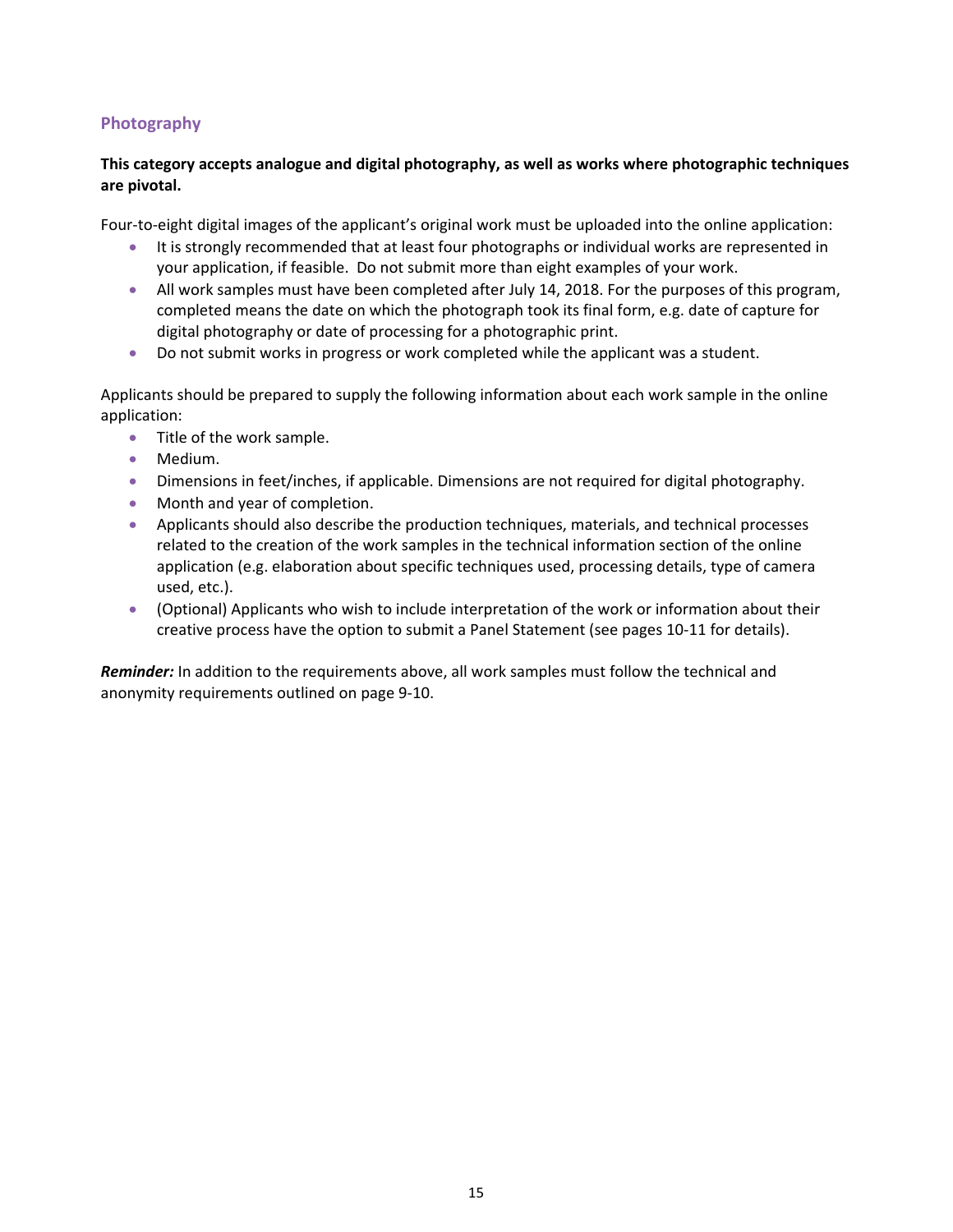### <span id="page-16-0"></span>**Poetry**

### **All forms of written poetry.**

A manuscript of the applicant's original poetry must be uploaded into the online application:

- The manuscript must contain 5-15 pages of original poetry by the applicant artist. Each page may contain multiple poems depending on their length.
- Each poem must be clearly labeled with a title.
- All poems in the manuscript must have been created after July 14, 2018.
- All work samples must be submitted in English. Authors may translate their own work into English if originally written in a different language. English translations of work by authors other than the applicant and translations of the applicant's work by someone other than the applicant are - not permitted.
- Do not submit works in progress or work completed while the applicant was a student.

The manuscript must be formatted according to the following specifications:

- Formatted for a standard  $8\frac{1}{2}$ " x 11" page size.
- One-inch page margins.
- Text must be a standard, easy-to-read font (Times New Roman, Calibri, or Arial), in 11 or 12 point size.
- Title pages may only serve as a table of contents for the submitted poems. Title pages will not be factored into the page count.
- Pages must be numbered, preferably in the lower right-hand corner of each page.
- There are no restrictions regarding line spacing; single, double, and shaped spacing are acceptable as long as all other formatting and page length requirements are met.
- In cases where accompanying images are integral to the understanding of the written work the applicant may include illustrations or images in their manuscript. Please note, however, that only the applicant's written work will be evaluated. The applicant must provide a photo credit or credits for the image(s) in the manuscript, or note that the images were created by the "applicant" to protect their anonymity. Stock photos, clip art, and other images that identify the applicant or are intended to embellish the manuscript will not be accepted.

Additionally, applicants should be prepared to supply the following information about the manuscript in the online application:

- Title (please use the name of the first submitted poem as the title of your manuscript).
- Length of the manuscript (number of pages submitted, min 5 max 15).
- The month and year the collection of poems was completed. Select the completion date of the most recent poem, noting that all poems in the manuscript must have been created after July 14, 2018.
- (Optional) Applicants who wish to include interpretation of the work or information about their creative process have the option to submit a Panel Statement (see pages 10-11 for details).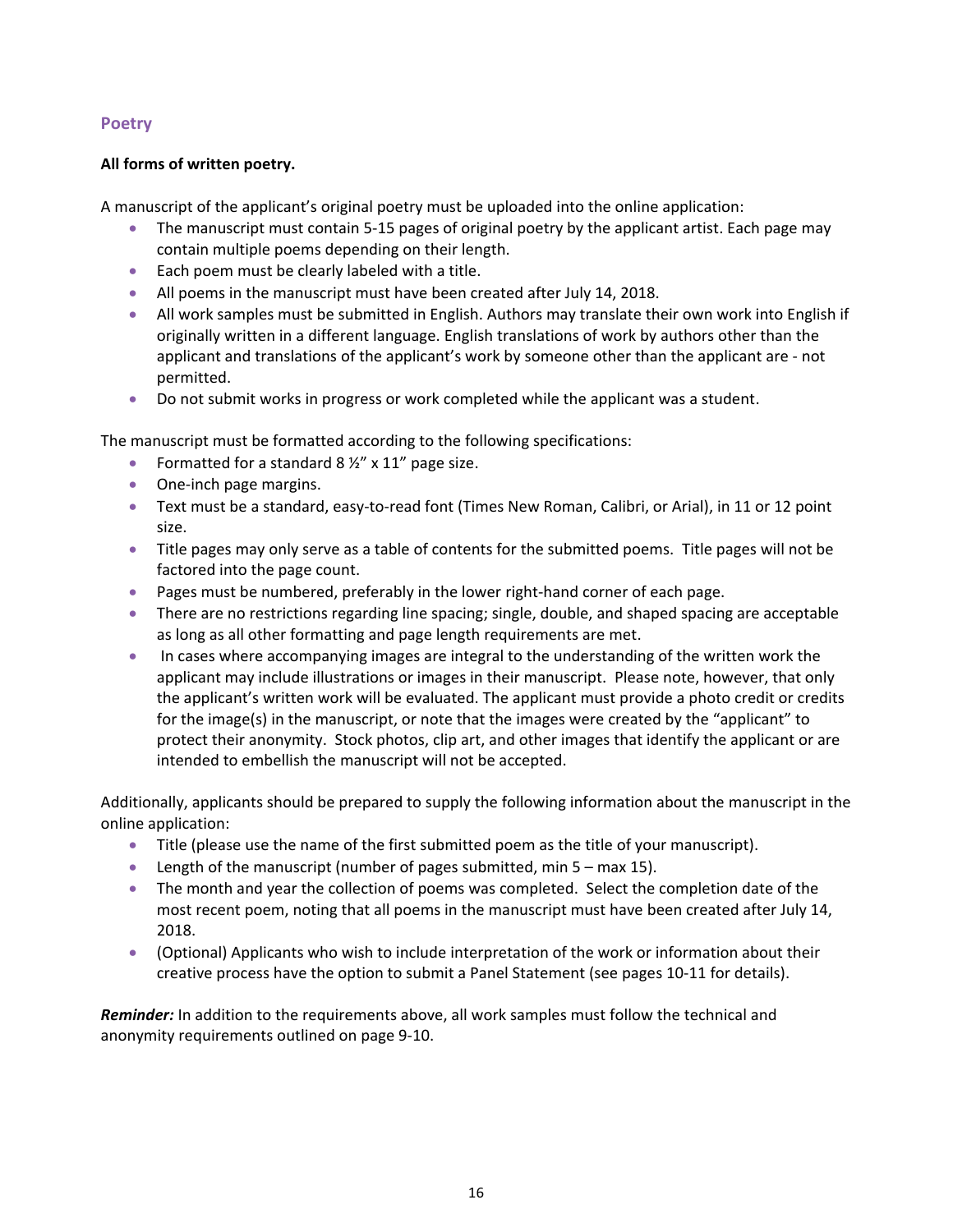### <span id="page-17-0"></span>**Playwriting/Screenwriting**

#### **This category accepts scripts written for stage or screen.**

One complete script must be uploaded into the online application:

- The uploaded script must have been completed after July 14, 2018.
- Panelists will be asked to read at least the first 15 pages, with the option to continue reading the remainder of the script. Scripts may be under 15 pages in length but be no shorter than 5 pages.
- Adaptations or translations of other works are not permitted.
- All work samples must be submitted in English. Authors may translate their own work into English if originally written in a different language. English translations of work by authors other than the applicant and translations of the applicant's work by someone other than the applicant are not permitted.
- Do not submit works in progress. Outlines or individual acts of unfinished multi-act plays are not eligible.
- Do not submit work completed while the applicant was a student.

The manuscript must be formatted according to the following specifications:

- Formatted for a standard  $8\frac{1}{2}$ " x 11" page size.
- One-inch page margins.
- Text must be a standard, easy-to-read font (Times New Roman, Calibri, or Arial), in 11 or 12 point size.
- Title pages will be accepted but may only serve as a table of contents.
- Pages must be numbered, preferably in the lower right-hand corner of each page.
- There are no restrictions on line spacing; single or double spacing are acceptable as long as all other formatting requirements are met.
- Pages must be numbered, preferably in the lower right hand corner of each page.
- Scripts must be text only. Scripts may not contain images or illustrations.

Applicants should be prepared to supply the following information about each work sample in the online application:

- Title of the work.
- Length of the script in pages.
- The month and year the script was completed.
- A short, two-to-three sentence synopsis of the submitted script. Do not include information such as the location(s) of staged performances or publication/production details.
- (Optional) Applicants who wish to include interpretation of the work or information about their creative process have the option to submit a Panel Statement (see pages 10-11 for details).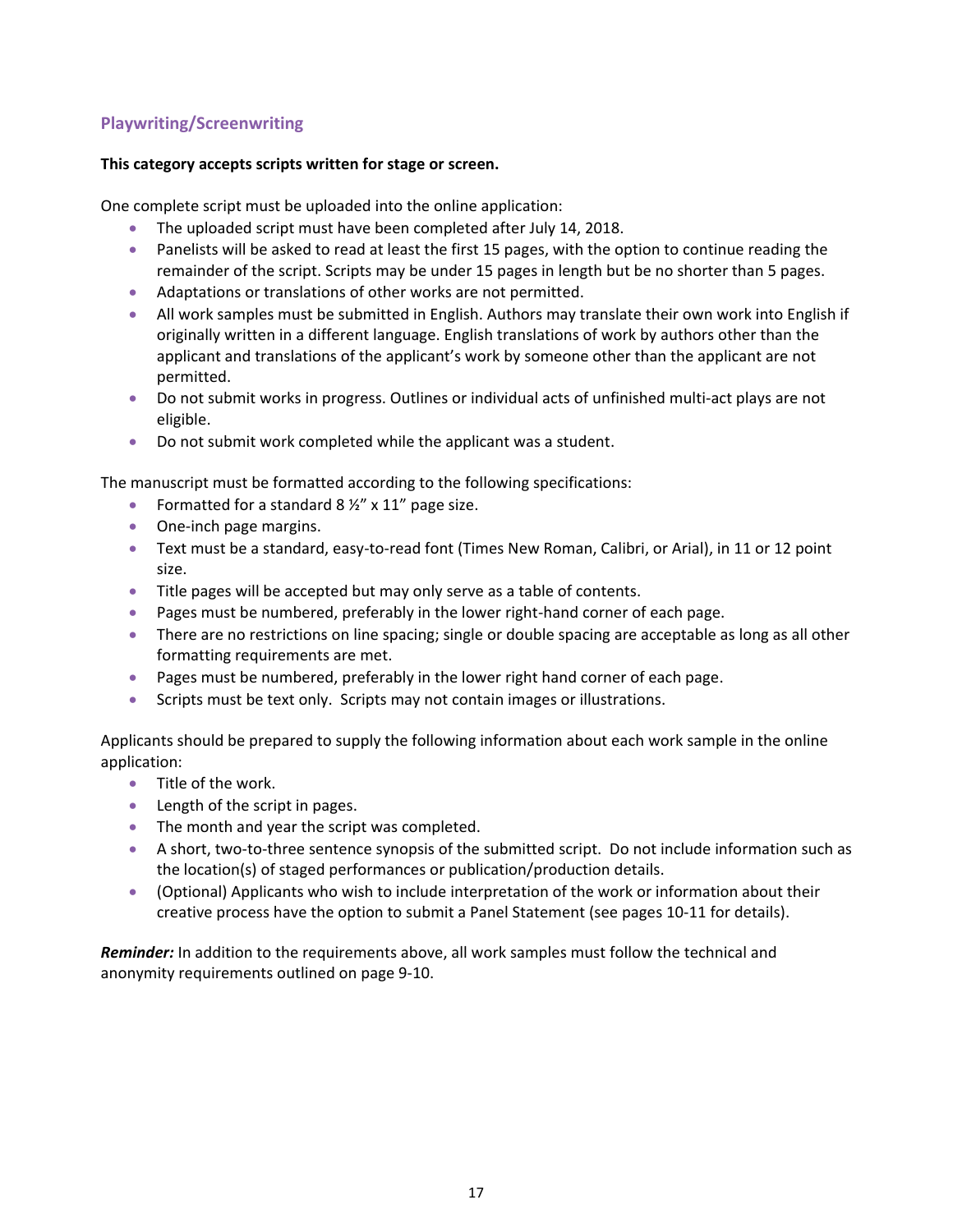### <span id="page-18-0"></span>**Sculpture**

### **All forms of static and kinetic sculpture, as well as installations and three-dimensional public art.**

*Updated Requirements!* Applicants will be provided with space to upload four-to-eight digital images OR short video clips of their original work in the online application:

- Either an image or video file will be accepted for each upload.
	- $\circ$  Video may be submitted as documentation for work which physically moves, operates, or is received by the viewer in a way that cannot be shown through images alone.
	- $\circ$  Applicants may submit any combination of images and video that best represents their work within the space allotted in the application.
	- $\circ$  Applicants may submit both image and video documentation of the same work.
- It is strongly recommended that at least four individual pieces of work are represented in your application, if feasible. Do not submit more than eight total examples of your work.
- All work samples must have been created after July 14, 2018.
- Do not submit works in progress or work completed while the applicant was a student.

If submitting video as work sample documentation:

- Each video clip must be **no longer than one minute in length** and **no larger than 100MB**.
- Only one work sample should be documented in each video.
- Video may only provide documentation of the submitted work samples. Do not submit promotional videos, still images presented as a slideshow, interviews with the artist, or other commentary which provides interpretation of the work.

Applicants should also be prepared to supply the following information about each work sample in the online application:

- Title of the work sample.
- Medium.
- Dimensions.
- Month and year of completion.
- Applicants should also describe the production techniques, materials, and technical processes related to the creation of the work samples in the technical information section of the online application (e.g. elaboration about specific techniques used, how materials were applied, etc.).
- (Optional) Applicants who wish to include interpretation of the work or information about their creative process have the option to submit a Panel Statement (see pages 10-11 for details).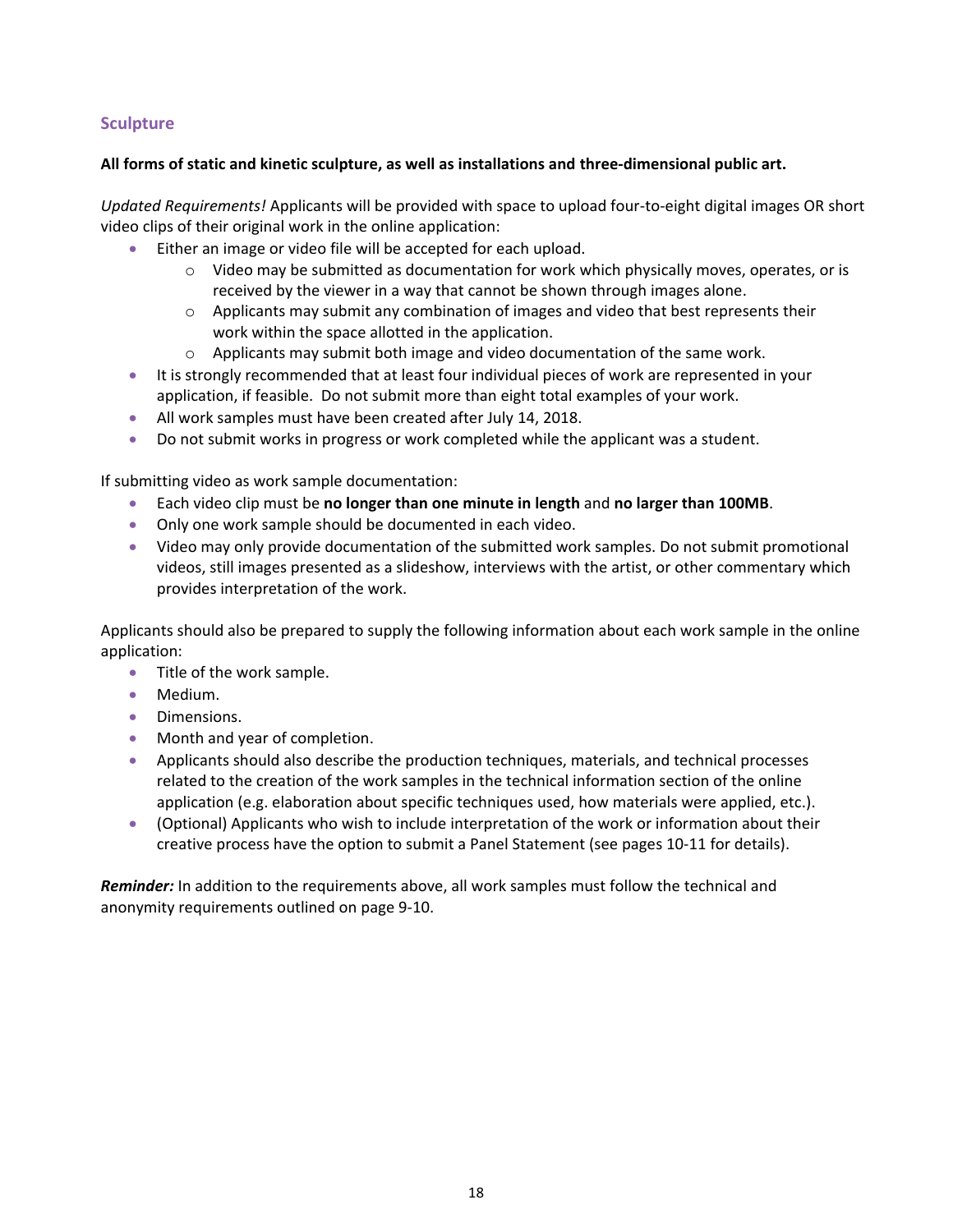# <span id="page-19-0"></span>**APPLICATION ASSISTANCE RESOURCES**

### <span id="page-19-1"></span>**Webinars**

These optional webinars allow applicants to attend a scheduled training session online and offer opportunities to ask general questions about the program and application. The webinars provide an overview of the program requirements and are ideal for anyone who would benefit from step-by-step instruction on how to complete the online application.

Registration is required to participate in the webinars. Individuals that register for the webinars will receive the connection information and instructions via email. To register, please follow the link listed next to your desired Webinar date. Please note that both webinars cover the same information.

```
WEBINAR 1: June 15, 2022 | 1:00 PM – 2:30 PM ET
              https://us02web.zoom.us/webinar/register/WN_zAkzxnr-TS2eFC5zT9TUWQ
WEBINAR 2: June 30, 2022 | 10:00 AM – 11:30 AM ET
              \mathscr{O}https://us02web.zoom.us/webinar/register/WN___VOuQEwT26_LpAc-xLcog
```




Auto-generated closed captioning through Zoom Webinar as well as live ASL interpretation will be provided during both webinars. For other accommodation requests, please contact [fellowships@midatlanticarts.org](mailto:fellowships@midatlanticarts.org) or 410-539-6656 x 101 at least five business days prior to the webinar.

A captioned webinar recording will be posted on th[e Mid Atlantic Arts website](https://www.midatlanticarts.org/grants-programs/grants-for-artists/#state-fellowships&tab=2) and [YouTube channel](https://www.youtube.com/user/MidArts) following the June  $15<sup>th</sup>$  presentation.

### <span id="page-19-2"></span>**Quick Start Video Tutorial**

The Quick Start video offers a basic introduction to Mid Atlantic Arts' new SmartSimple application software and can be found on th[e Mid Atlantic Arts website](https://www.midatlanticarts.org/grants-programs/grants-for-artists/#state-fellowships&tab=2) and [YouTube channel.](https://www.youtube.com/user/MidArts)

### <span id="page-19-3"></span>**Work Sample Preparation Guide**

Assists artists with the technical requirements for audio, video, image, and literary work samples and addresses many frequently asked questions. The document is available on the [Mid Atlantic Arts website.](https://www.midatlanticarts.org/grants-programs/grants-for-artists/#state-fellowships&tab=2)